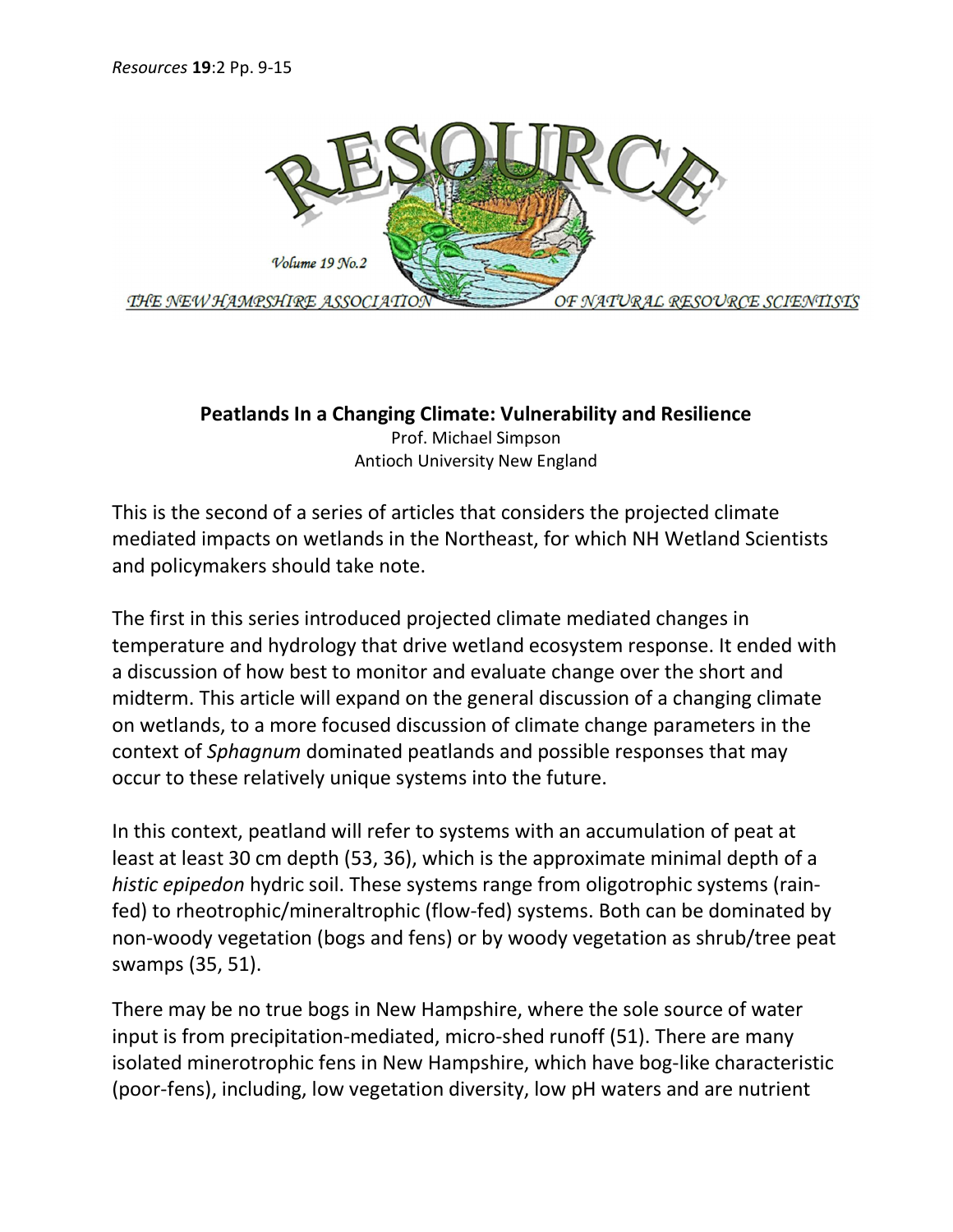.

poor (12, 17, 58, 36, 5). Such communities are dominated by Sphagnum mosses, ericaceous shrubs and black spruce (57)and examples ofsuch poor-fen systems in New Hampshire may include: Airport Bog in Keene, Bradford Bog in Bradford, Cranberry Bog in Madison, Mud Pond Bog in Hillsborough, Philbrick-Cricenti Bog in New London, Ponemah Bog in Amherst, Quincy Bog in Rumney.

With a changing climate, we are seeing an increased in atmospheric  $CO<sub>2</sub>$  and a related increase in average global temperatures, with a disproportionate temperature increase in the higher latitudes (8, 31). Due to this increase in both atmospheric and ocean temperatures, there is a concurrent increase in water evaporation, which has driven a higher frequency of more extreme precipitation events in different parts of the country, including the Northeast (23). All of these factors should be considered when projecting future response by peatlands to a changing climate.

Peat accumulation is the result of a balance between plant productivity and decomposition. The productivity of peatland vegetation is not excessive compared to other wetland systems. Through experimental treatments, it has been demonstrated that such productivity can be curtailed by  $CO<sub>2</sub>$  when light and temperature are not limiting (41). However, in temperate peatlands, the decomposition rate is depressed, which is the prime reason for peat accumulation. Major factors affecting decomposition rate are temperature, saturation, pH and dominant vegetation. The dynamic is complex because each of these variables can influence the others (36).

Globally, peatland formation is concentrated in the higher northern latitudes of the globe, where the length of the growing season is short, and soil microbial processes are curtailed due to cooler temperatures. As such, with a drop in soil temperature, there is a corresponding drop in microbial activity responsible for nutrient cycling within such systems (24). With depressed nutrient cycling, organic materials will accumulate over time.

A great deal of research indicates that decomposition rates in peatlands are influenced by the distance of the water table from the surface (52). Since oxygen is required for efficient respiration of microbial organisms, when the soils are saturated to the surface, oxygen diffusion rate can be reduced on the scale of ten thousand times (33). With continued demand of oxygen by decomposing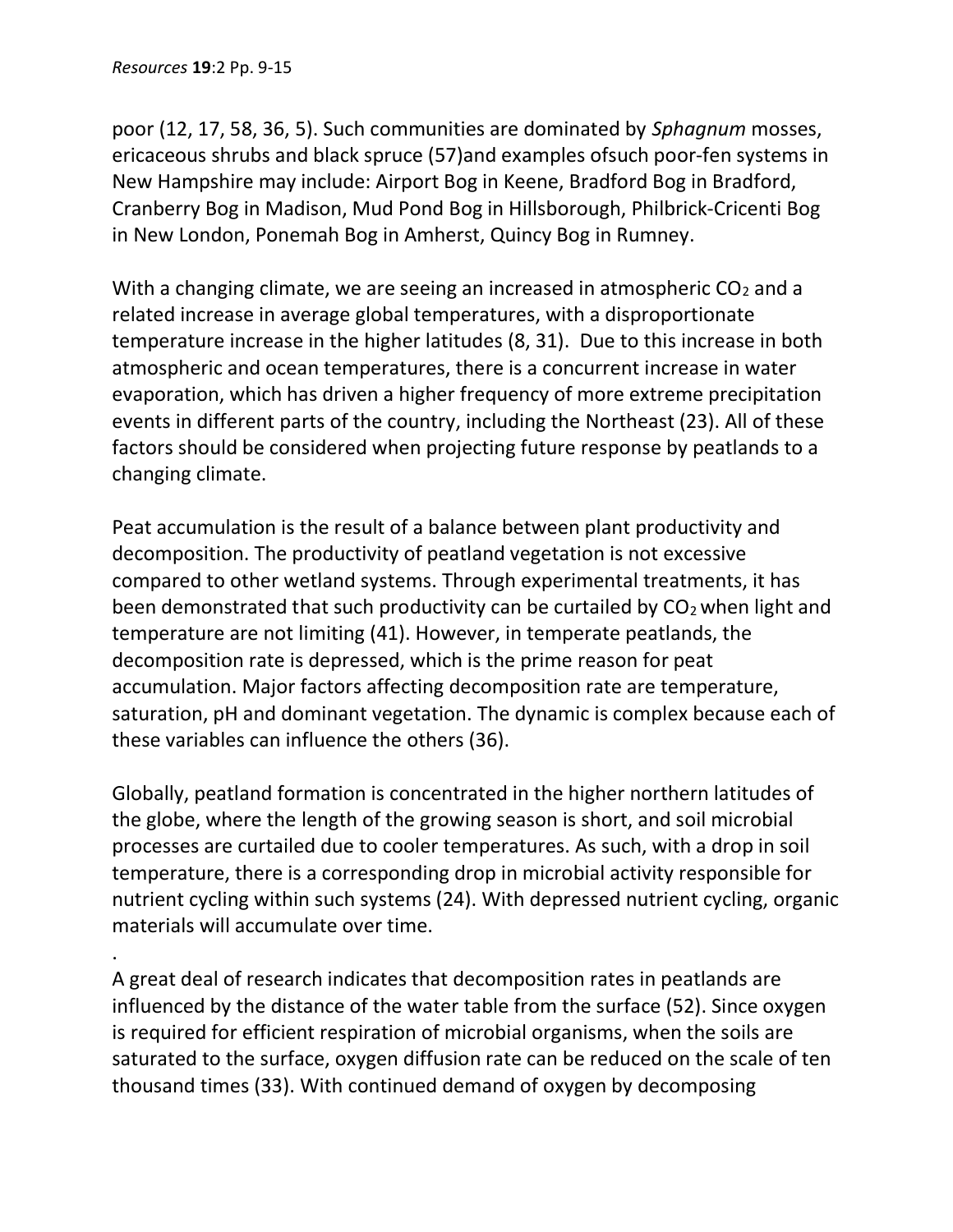organisms and reduced diffusion rate of replacement of oxygen, the system quickly shifts from an aerobic to anaerobic state. In essence, the decomposition processes dramatically slows with continued saturation of the peat, with the eventual shift to a methanogenic metabolic pathway in the most extreme reduced soil conditions (35, 34)

But decomposition rate is not uniform through the peat profile. Structurally peat has two zones the acrotelm and the catotelm (25). The upper acrotelm layer of peat is primarily living biomass. It is the zone where the greatest microbial activity is found and the corresponding highest rate of nutrient cycling in the peat profile. This is because, it is both closest to atmospheric oxygen, and it is a zone that experiences the greatest water table fluctuation, alternating between aerobic and anaerobic conditions. This "pulsing" regime actually speeds up peat decomposition and related nutrient cycling (27). As a result, in the lower acrotelm, one sees a transition from fibric to hemic peat with depth. Underlying the acrotelm is the catotelm, which is continuously saturated and under anaerobic conditions. In this zone, decomposition shifts at the cellular level from a metabolic pathway of respiration to fermentation. This fermentation pathway reduces the creation of cellular metabolic energy by as much as ninety percent (14, 45, 45). With such a reduction of metabolic energy, decomposing processes slow dramatically.

With oxygen deprivation, two biochemical processes also occur that contribute to decomposition inhibition. Enzymes that are essential for breakdown of complex carbon molecules in aerobic environments (e.g. phenol oxidase) do not operate under anaerobic conditions. This ceases the degradation the carbon-based phenols/polyphenols. These non-degraded substances inhibit the activity of decomposing organisms. Also, as the decomposition slows with peat depth, there is a build-up of intermediate acidic decomposition by-products, which lowers the water pH. Such acidification creates a reinforcing feedback, increasing the inhibition of microbial processes that contribute to the decomposition. (15, 16, 34).

However, there are other dynamics occurring that increases soil acidity, especially in Sphagnum dominated systems. Such peat has a very high cation exchange capacity. Meaning that positive cations, such as  $K^+$ ,  $Ca^{2+}$ , Mn<sup>2+</sup>and Fe<sup>3+</sup>, adsorb to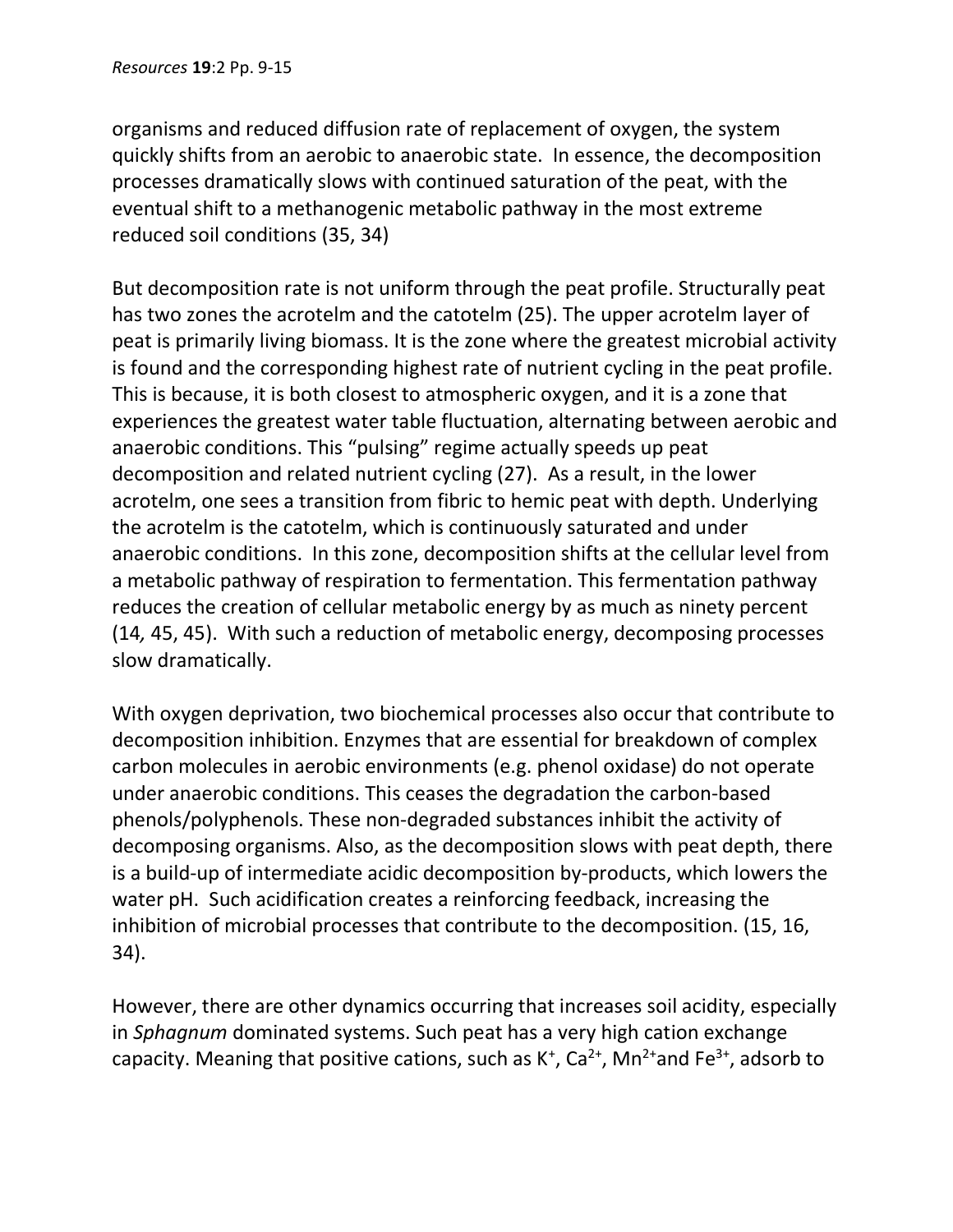the peat, which release hydrogen ions into the water. Such an increase in hydrogen ions results in a lowering of the soil pH further. (9, 18, 6).

The saturated, anaerobic, high acid conditions slows decomposition, while concurrently limiting nutrient cycling. Not only are important cations trapped by the peat, which are micronutrients important for growth, but macronutrients such as nitrogen and phosphorus are sequestered in complex organic molecules of the peat. As such, these peat system favor species adapted to nutrient-poor conditions (32, 37).

So what is being projected for New Hampshire's climate parameters that can influence the hydrology and bio-geochemistry of peatlands? Since 1958, when atmospheric measurements began, carbon dioxide  $(CO<sub>2</sub>)$  concentrations have increased every year, with latest measurement at 412 ppm; a level that has not been seen in 800,000 years (39). The slope of the atmospheric  $CO<sub>2</sub>$  trend is nonlinear; it is showing an annual increase, at an increasing rate. What future atmospheric CO<sub>2</sub> concentrations may be is hard to project, since it based on societal choices of energy use, land use, economic development path and population growth. A number of experimental studies has shown that by increasing atmospheric  $CO<sub>2</sub>$  levels one sees an increase in photosynthetic activity and a resultant greater plant growth in peatlands (53, 57). However, the research also points to a difference in plant response by species (41, 21).

Transpiration rates increase with growth rate, which creates a greater water demand by vegetation, which could lower the peatland water table, allowing for increased peat aeration in the upper layers, and thus greater peat decomposition. Surface evaporation also increases with temperature, which can also lower the peatland water table. Since the beginning of the industrial revolution, average global atmospheric temperatures have increased by approximately  $1^{\circ}C$  (1.8 $^{\circ}F$ ) (40). The rate of atmospheric warming has doubled since 1975, with ten of the warmest years since the 1890s occurred after 1998 (3).

Even if there is a stabilization of greenhouse loading into the atmosphere, average annual temperature is projected to increase throughout this century. For the most optimistic future, it is projected that there will be  $4^{\circ}F$  increase in global average annual temperature by then end of the century. If we stay on our current path of greenhouse gas loading, this could be as high as a  $8-9^{\circ}F$  increase (31). The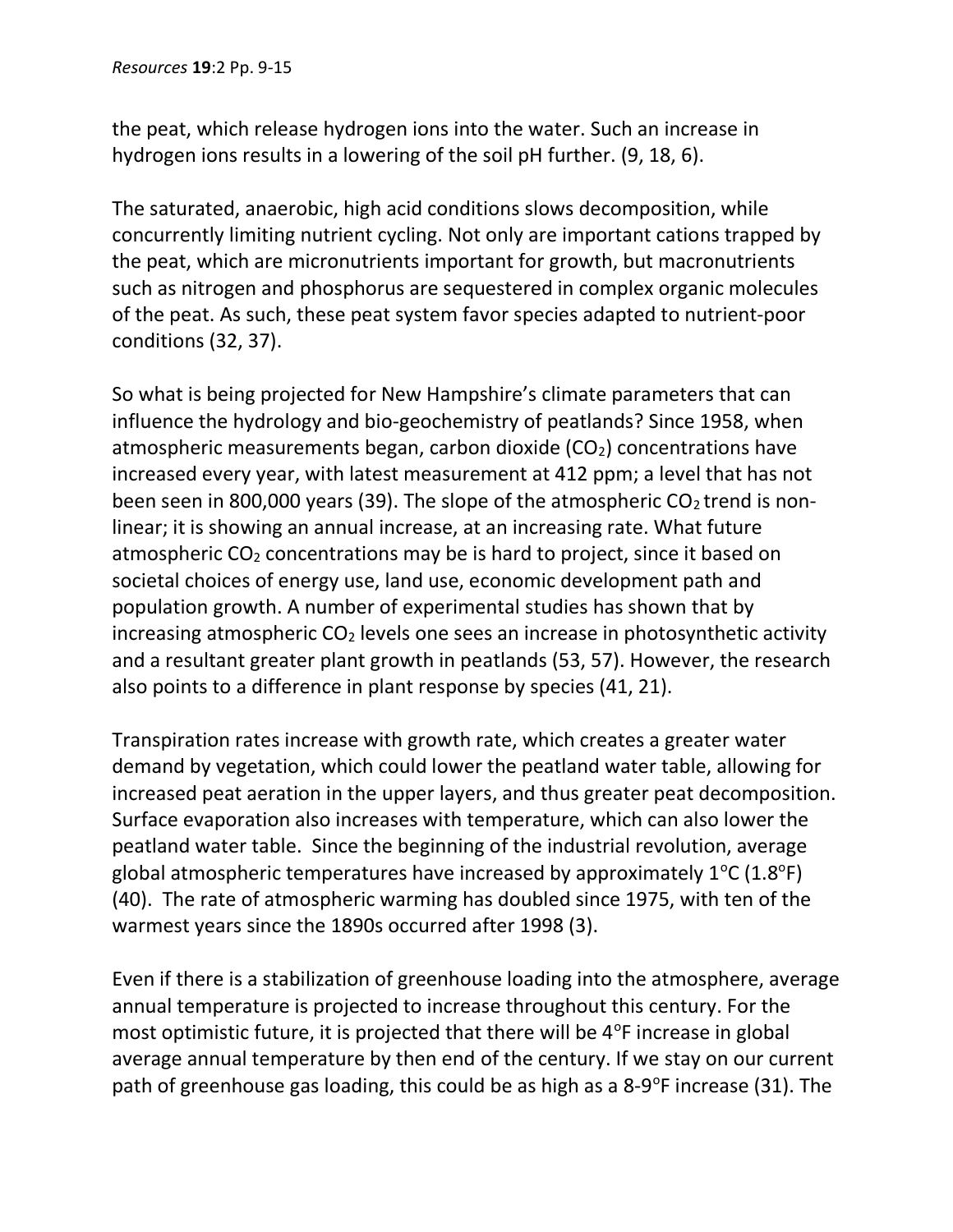impacts from such temperature increases will only be exacerbated by the urban heat-island effect associated with developed landscapes, for example by the end of the century, we may be looking at seventy days per year over  $90^{\circ}$ F in Manchester NH (56).

The increase in annual temperature will be accompanied by longer dry periods between rainfalls. An increase in seasonal droughts are likely in summer and fall due to a combination of greater evapotranspiration, due to increasing temperatures and  $CO<sub>2</sub>$  levels, as well as earlier winter and spring snow melts (23). Short-term drought (1-3 months) is expected to be a yearly event by the end of the century (20).

So there will be longer periods between precipitation events, but when it does rain, there will be more precipitation falling. In our area, we have seen a 15 % increase in the annual average rainfall over the last 50 years. However, we have also seen a 50% - 70% increase in the frequency of very heavy precipitation (23). For NH, the extreme storms since 1960 has shown a four to ten times increase depending on the weather station observed (56). Such a trend is expected to continue as the planet heats and more water is moved into the atmosphere. One estimate is that by end of the century the increase in heavy precipitation events will be six to sevenfold increase in the frequency of such events over than we are experiencing today (38).

With these countervailing dynamics, of increased atmospheric  $CO<sub>2</sub>$  and temperature, potentially lowering peatland water tables and increased annual average precipitation counteracting the droughty conditions, it is difficult to project how peatlands will respond. When one looks at the spectrum from bogs and fens to peat marshes and swamps, there may be a different possible response because of the hydrologic budget and dominant species (18, 53, 59, 60). Interestingly, Sphagnum dominated bogs and poor fens, which are peatlands with the most limited hydrology, least plant diversity and poorest nutrient budget, may be the most resilient of the spectrum of peatland systems.

Of all the factors that drives peat accumulation, distance to the water table is consider the most important (6, 36, 21). Sphagnum, being a bryophyte, lacks xylem/phloem found in many wetland plants, thus it is well adapted to be in saturated conditions. The living Sphagnum mat, due to its porosity can draw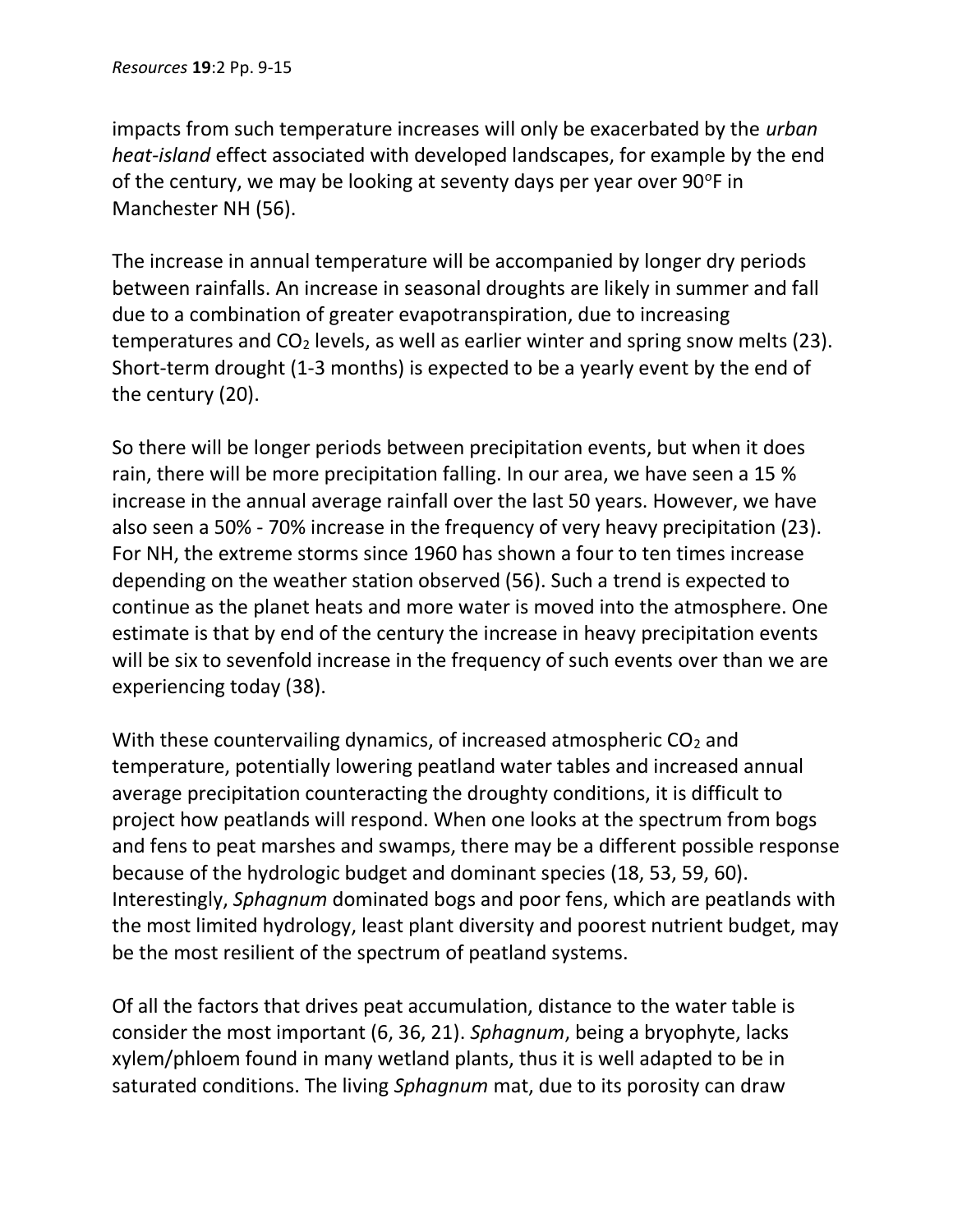water up from the water table surface. Measurements have shown that capillary action by living peat can draw water up by as much of 50 cm above the water table, but experimental treatments suggest this can be expanded to 100 cm (30). (2, 55).

It is this ability to draw up and retain water above the water table that permits the survival of peatland surface vegetation during drought. Sphagnum is particularly important in this process because its elastic properties allow expansion and contraction with water availability (36). During longer-term dry periods, the resultant aerated peat begins to decompose, which increases the density of the deeper peats, as the pore structures begin to collapse. Such collapse lowers the acrotelm, both bringing the surface vegetation closer to the water table and reducing hydraulic conductance, and thus reducing evaporation, which mediates the lowering of the water table (21, 43).



## Sphagnum Resilience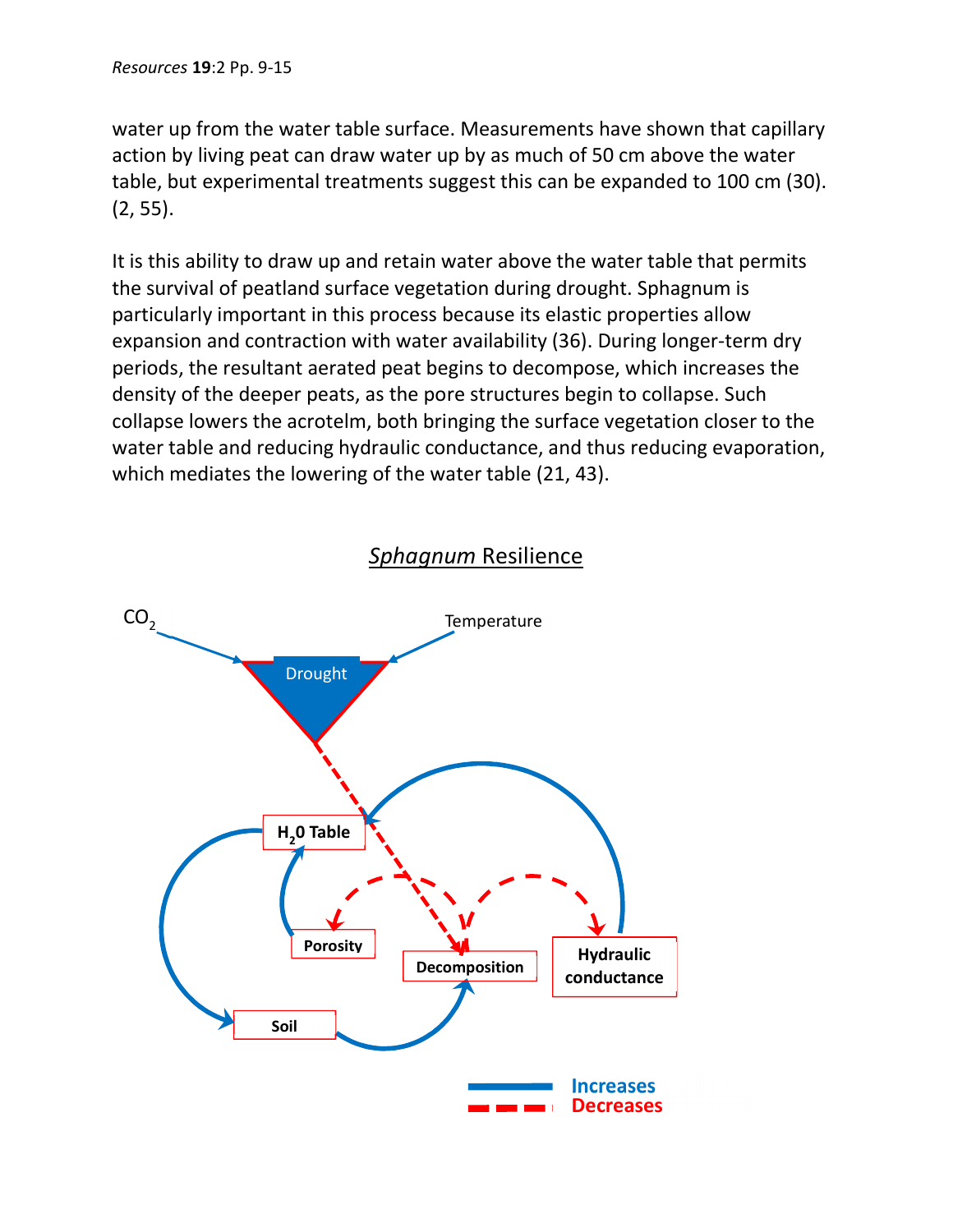This elasticity of the Sphagnum peat mat provides more adaptability to the effects of higher CO2 levels, increased temperature and greater frequency of droughts than one may see in peats dominated by vascular herbaceous vegetation (57, 52, 28). However, there is a limit to such adaptability. Since the last glacial retreat, peat stratigraphic records have seen rapid change in vegetation assemblages attributed to even small climatic shifts (26, 44, 1, 48, 43, 29). Those historic climatic shifts may be considered relatively small compared to the ecosystem climatic drivers that is being projected into the  $22<sup>nd</sup>$  century.

Worldwide peatlands cover approximately 3% of the land surface. Roughly 85% of the world's peatlands can be e found in the temperate zone, and of these, 99.4% are located in the northern hemisphere (19, 54). It is calculated that there are approximately 3.5 million  $km^2$  (1.4 million mi<sup>2</sup>) of northern peatland (11, 42). These northern peatlands hold approximately 15% terrestrial stored-carbon (28), which equates to approximately 40% of the  $CO<sub>2</sub>$  currently in the atmosphere (31).

How these peatlands will respond to a changing climate is of concern by climate scientists (28, 50, 59, 49). Such peat systems have been, and may continue to be, carbon sinks. The more pessimistic future climate projections, with increased temperatures, coupled with longer droughts and possible associated peatland wildfires, could release a significant component of the sequestered greenhouse gases back into the atmosphere, possibly developing a global reinforcing feedback dynamic that could contribute to a more abrupt climatic shift (13).

In the face of a changing climate, understanding implications for future New Hampshire peatlands ecology begins with water-table monitoring, since it is clear that water availability (together with atmospheric nitrogen deposition) are the most important factors driving peat formation (1, 28). Such water table level measurements can coupled with monitoring: decomposition of the peat lens, heterotrophic respiration in the acrotelm, peat hydraulic conductivity and carbon sequestration to assess trends of possible peatland ecosystem shifts into the future.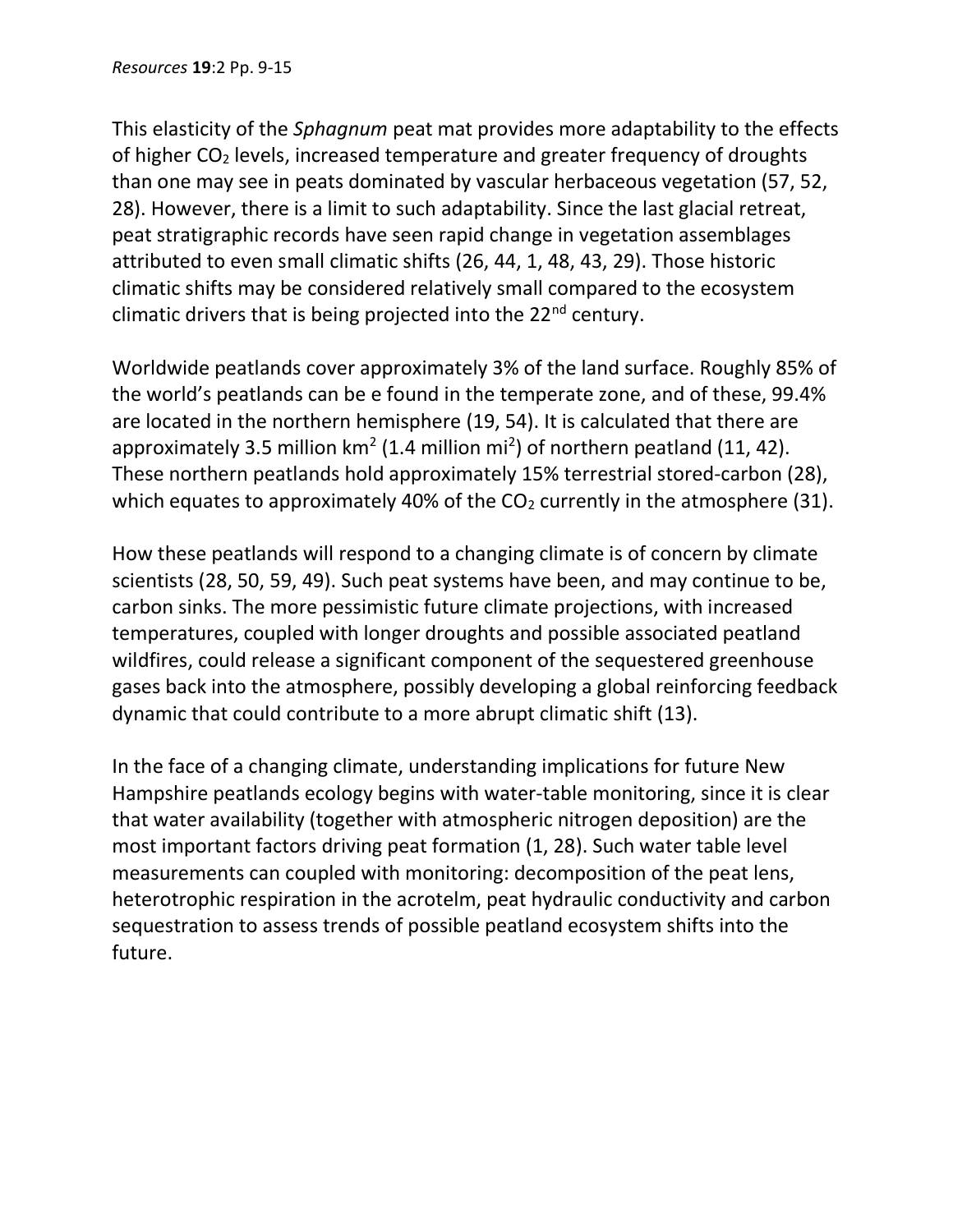## References

- 1. Belyea LR & N Malmer (2004) Carbon sequestration in peatlands: patterns and mechanisms of response to climate change. Global Change Biology. 10:7, pp. 1043-1052.
- 2. Boelter DH (1968) Important physical properties of peat materials. In: Proceedings of the 3<sup>rd</sup> International Peat Congress, Quebec, CN, pp. 150 -154
- 3. Blunden J & D.S Arndt, Eds. (2019) State of the Climate in 2018. Bull. Amer. Meteor. Soc., 100:9, 305 pp.
- 4. Bragazza L, et al. (2016) Persistent high temperature and low precipitation reduce peat carbon accumulation. Global Change Biology. 22, pp. 4114-4143.
- 5. Brighmam SD, et al. (2008) Rapid carbon response of peatlands to climate change. Ecology. 89:11, pp. 3041-3048.
- 6. Breeman N. (1995) how Sphagnum bogs down other plants. Trends in Ecology & Evolution. 10:7, pp. 270-275.
- 7. Breeuwer A, et al. (2008) the effect of temperature on growth and competition between Sphagnum species. Oecologia. 156: 1, pp. 155-167.
- 8. Christensen JH, et al. (2007), Regional climate projections, in Climate Change 2007: The Physical Science Basis—Contribution of Working Group 1 to the Fourth Assessment Report of the Intergovernmental Panel on Climate Change, edited by S. Solomon et al, Cambridge Univ. Press, New York.
- 9. Clymo, RS (1963). Ion exchange in Sphagnum and its relation to bog ecology. Annals of Botany. 27:106, pp. 309-324.
- 10. Clymo, RS & PM Hayward (1982) The ecology of Sphagnum. In: Bryophyte Ecology, ed. A.J.E. Smith, pp. 229–289. London, UK: Chapman & Hall.
- 11. Clymo, RS, et al. (1998) Carbon accumulation in peatland. Oikos. 81:2, pp. 368–388.
- 12. Damman AWH & TW French (1987) The ecology and peat bogs of the glaciated northeastern United States-A community profile, U.S. Fish and Wildlife Service Biological Report 85, 114 p.
- 13. Davidson EA & IA Janssens (2006) Temperature sensitivity of soil carbon decomposition and feedbacks to climate change. Nature. 440:9. Pp. 165-173.
- 14. Deppenmeier U, et al. (1996) Pathways of energy conservation in methanogenic archaea. Archives of Microbiology. 165:3, pp. 149-163.
- 15. Freeman et al. (2001a) Export of organic carbon from peat soils. Nature. 409:6817, p. 149
- 16. Freeman et al. (2001b) Export of organic carbon from peat soils. Nature. 412:6849, p. 785
- 17. Fretwell JD, et al. (1996) National Water Summary on Wetland Resources. United States Geological Survey Water-Supply Paper 2425, 444 p.
- 18. Glaser PH, et al (1990) The response of vegetation to chemical and hydrological gradients in the Lost River peatland in northern Minnesota. Journal of Ecology. 78:4, pp. 121-148.
- 19. Goreham, E. (1990) Biotic impoverishment in northern peatlands. In: The Earth in Transition, ed. G.M. Woodwell, pp. 65–98. Cambridge, UK: Cambridge University Press.
- 20. Hayhoe K (2006). Past and future changes in climate and hydrological indicators in the U.S. Northeast, Climate Dynamics, DOI 10.1007/s00382-006-0187-8. Retrieved 06/21/18 from http://www.northeastclimateimpacts.org/pdf/tech/hayhoe\_et\_al\_climate\_dynamics\_2006. pdf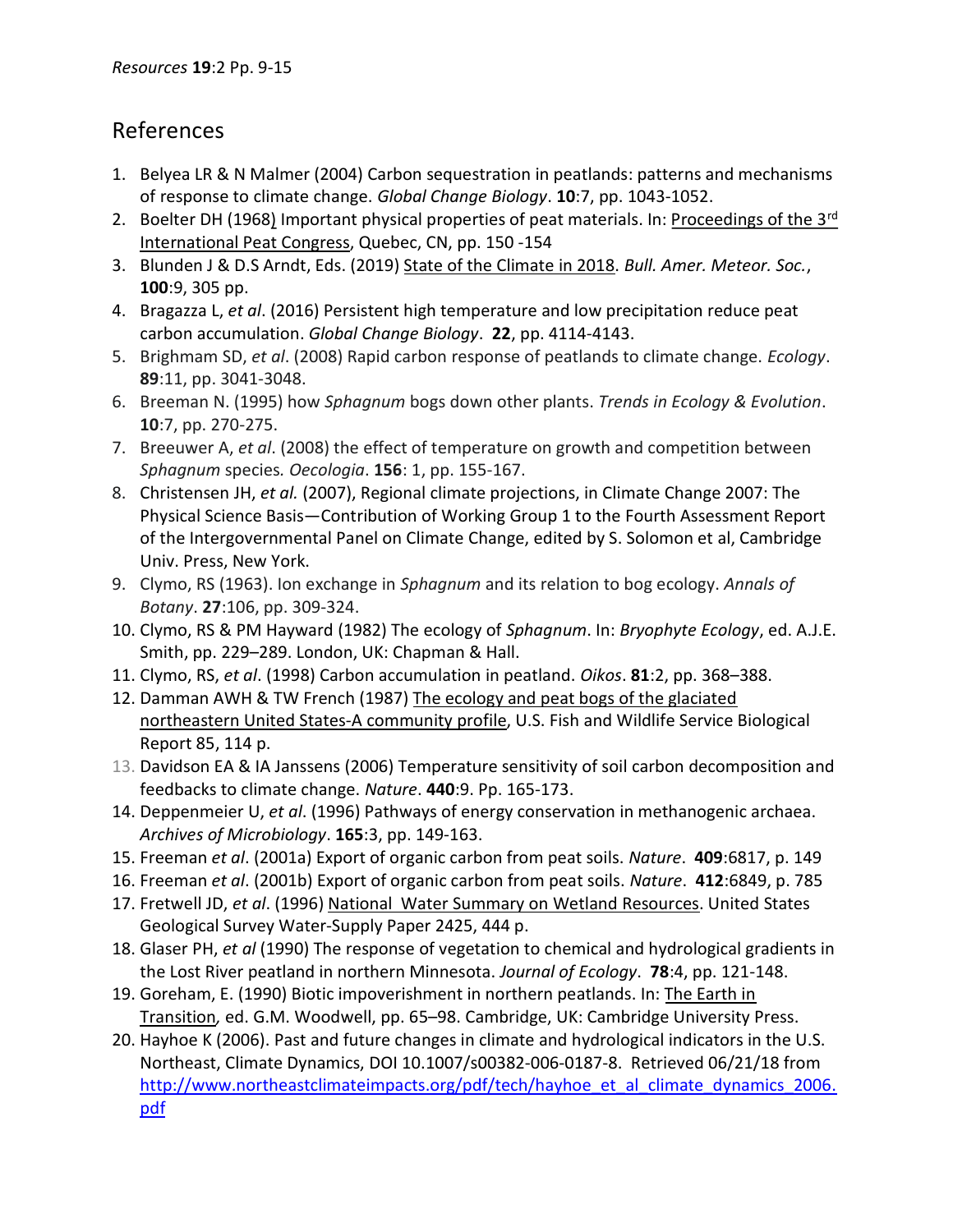- 21. Heijmans MPD, et al. (2008) Long-term effects of climate change on vegetation and carbon dynamics in peat bogs. Journal of vegetation Science. 19 pp.307-320.
- 22. Hobbie SE, et al. (1999) Plant responses to species removal and experimental warming in Alaskan tussock tundra. Oikos. 84:3, pp.417–434.
- 23. Horton R, et al. (2014) Chap 16: Northeast. Climate Change Impacts in the United States: The Third National Climate Assessment. US Global Research Program, Pp 371-395.
- 24. Hu S, et al. (2001) Nitrogen limitation of microbial decomposition in a grassland under elevated CO<sub>2</sub>. Nature; 409:6817, pp. 188–191.
- 25. Ivanov KE (1981) Water movement in mirelands. Academic Press, London
- 26. Johnson CW (1985) Bogs of the Northeast. University Press of New England, Hanover NH. 269 pp.
- 27. Junk WJ, et al. (1999). The flood pulse concept in river floodplain systems. In Proceedings of the International Large River Symposium (LARS), ed. by D. P. Dodge, pp. 110–127. Canadian Special Publication of Fisheries and Aquatic Sciences, Ottawa, Canada.
- 28. Limpens J, et al. (2008) Peatland and the carbo cycle: from local processes to global implications—a synthesis. Biogeosciences. 5, pp. 1475-1491.
- 29. Makiranta P, et al. (2017) Responses of phenology and biomass production of boreal fens to climate warming under different water-table level regimes. Global Change Biology. 24, pp. 944-956.
- 30. McCarter CPR & Js price (2012) Ecohydrology of Sphagnum moss hummocks: mechanisms of capitula water supply and simulated effects of evaporation. Ecohydrology. 7, pp. 33-44.
- 31. Meehl, G. A., et al. (2007), Global climate projections, in Climate Change 2007: The Physical Science Basis—Contribution of Working Group 1 to the Fourth Assessment Report of the Intergovernmental Panel on Climate Change, edited by S. Solomon et al., Cambridge Univ. Press, New York, NY.
- 32. Melillo JM et al. (2002) Soil warming and carbon-cycle feedbacks to the climate system. Science. 298, pp. 2173–2176.
- 33. Mitsch WJ & JG Gosselink (2015a) Wetland Soils, Chap 5 Wetlands (5<sup>th</sup> ed.), John Wiley & Sons, New York, NY. 736 pp.
- 34. Mitsch WJ & JG Gosselink (2015b) Peatlands, Chap 12 Wetlands (5<sup>th</sup> ed.), John Wiley & Sons, New York, NY. 736 pp.
- 35. Moore, P.D. & Bellamy, D.J. (1973) Peatlands. Paul Elek, London, UK. 221 pp.
- 36. Moore PD (2002) The future of cool temperate bogs. Environmental Conservation. 29:1, pp 3-20.
- 37. Nasholm T, et al. (1998) Boreal forest plants take up organic nitrogen. Nature. 392: 914– 916.
- 38. NCA 3 (2014); 3<sup>rd</sup> National Climate Assessment; US Global Change Research Program; Northeast Region. Retrieved 8/14/19 from: https://nca2014.globalchange.gov/report/regions/northeast
- 39. NOAA (2019a) Earth Trends in Atmospheric Carbon Dioxide, Earth System Research Laboratory: Global Monitoring Division. Retrieved 8/9/19 from: https://www.esrl.noaa.gov/gmd/ccgg/trends/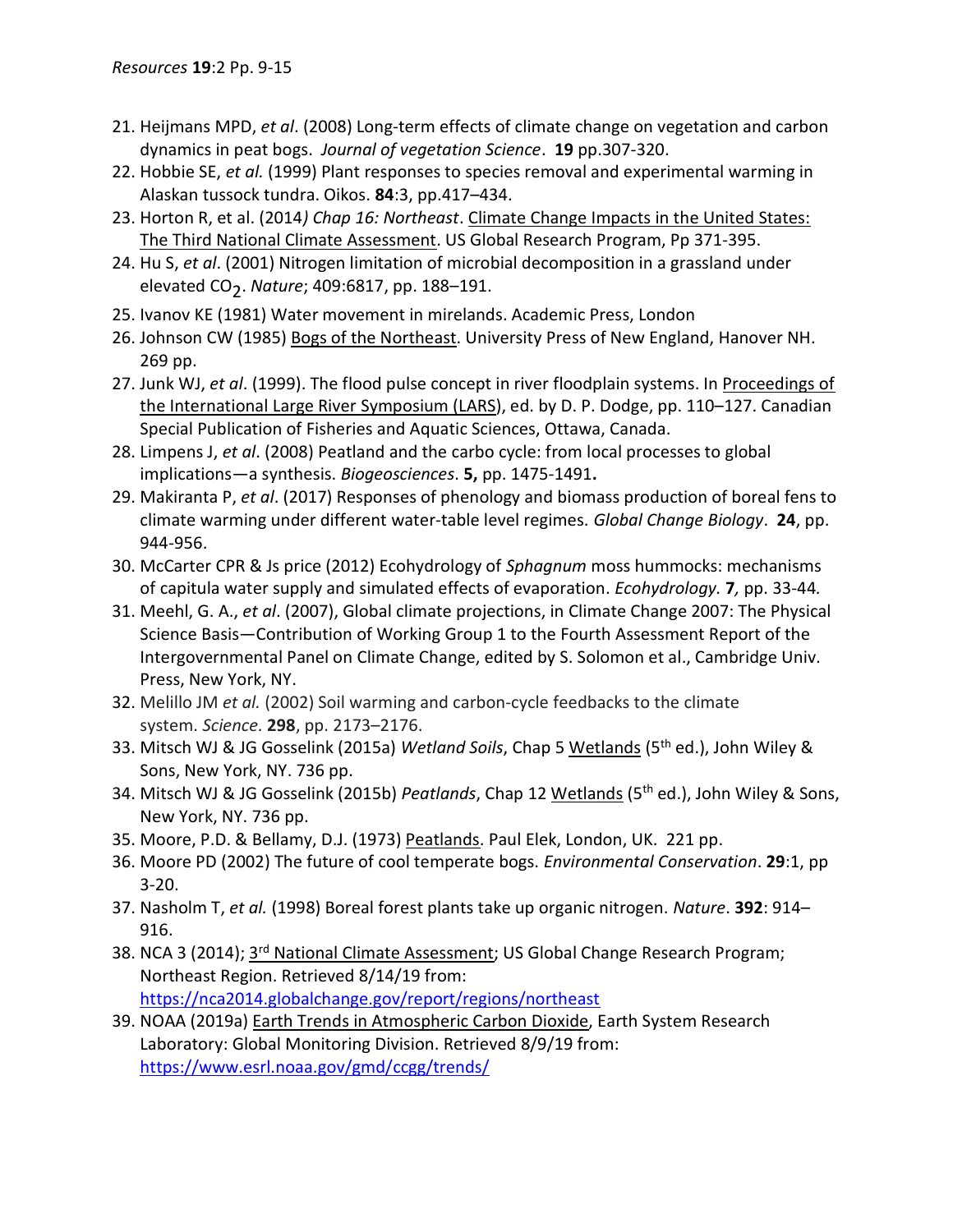- 40. NOAA (2019b) State of the Climate: Global Climate Report for Annual 2018, National centers for Environmental Information. Retrieved 8/14/19 from: https://www.ncdc.noaa.gov/climate-monitoring/national/110/1/201907
- 41. Oechel, WC, et al. (1994) Transient nature of  $CO<sub>2</sub>$  fertilization in Arctic tundra. Nature. 371:6497, pp. 500–503.
- 42. O'Neill KP (2000) Role of bryophyte-dominated ecosystems in the global carbon budget. In: Bryophyte Biology, ed. A.J. Shaw & B. Goffinet, pp. 344–368. Cambridge, UK: Cambridge University Press. 554 pp.
- 43. Page SE & AJ Baird (2016). Peatlands and global change: response and resilience. Annual review of Environment and Resources. 41, pp. 35-57.
- 44. Peters CR (1987) Peat stratigraphy evidence of the influence of hydrology on succession in a freshwater wetland, Sandwich, Massachusetts. In: Wetland Hydrology: Proceedings of the National Wetland Symposium, pp 61-66.
- 45. Pezeshki SR & RD Delaune (2012) Soil oxidation-reduction in wetlands and its impact on plant functioning. Biology. 1:2, pp. 196-221.
- 46. Rich PR (2003) The molecular machinery of Keilin's respiratory chain. Biochemical Society Transactions. 31:6, pp. 1095-1105.
- 47. Robroek BJM, et al. (2007) Effects of water level and temperature on performance of four Sphagnum mosses. Plant Ecology. 190:1, pp. 97-107
- 48. Rydin H & J Jeglum (2006) The Biology of Peatlands. Oxford University Press, Oxford, G.B. 343 pp.
- 49. Schaefer K, et al. (2014) The impact of the permafrost carbon feedback on global climate change. Environmental Research Letters. 9: 085003, 9pp.
- 50. Schuur AG, et al. (2008) Vulnerability of permafrost carbon to climate change: implications for the global carbon cycle. Bioscience. 58:8, pp. 701-712.
- 51. Sperduto, DD & WF Nichols (2004) Natural Communities of New Hampshire. NH Natural Heritage Bureau Publication, Concord , NH. 242 pp.
- 52. Struck M, et al. (2004) Effect of water table drawdown on northern peatland methane dynamics: Implication for climate change. Global Biogeochemical Cycles. 18:4, 7 pp.
- 53. Thorman MN & SE Bayley (1997). Aboveground net primary productivity along a bog-fenmarsh gradient in southern boreal Alberta, Canada. Ecoscience. 4:3, pp.374-384.
- 54. Turunen J, et al. 2002) Estimating carbon accumulation rates of undrained mires in finlandapplications to boreal and subartic regions. Holocene 12, pp. 69-80.
- 55. Walzac R, et al. (2002) water retention characteristics of peat and sand mixtures. Institute of Agrophysics. **16**, pp. 161-165.
- 56. Wake CP, et al. (2014) Climate Change in Southern New Hampshire, Climate Solutions New England, University of New Hampshire, Durham, NH. 87 pp.
- 57. Weltzin JF, et al. (2000) Response of bog and fen plant communities to warming and watertable manipulations. Ecology. 81:12, pp. 3464-3478.
- 58. Wheeler BD & MCF Proctor (2000) Ecological gradients, subdivisions and terminology of north-west European mires. Journal of Ecology. 88:2, pp.187-205.